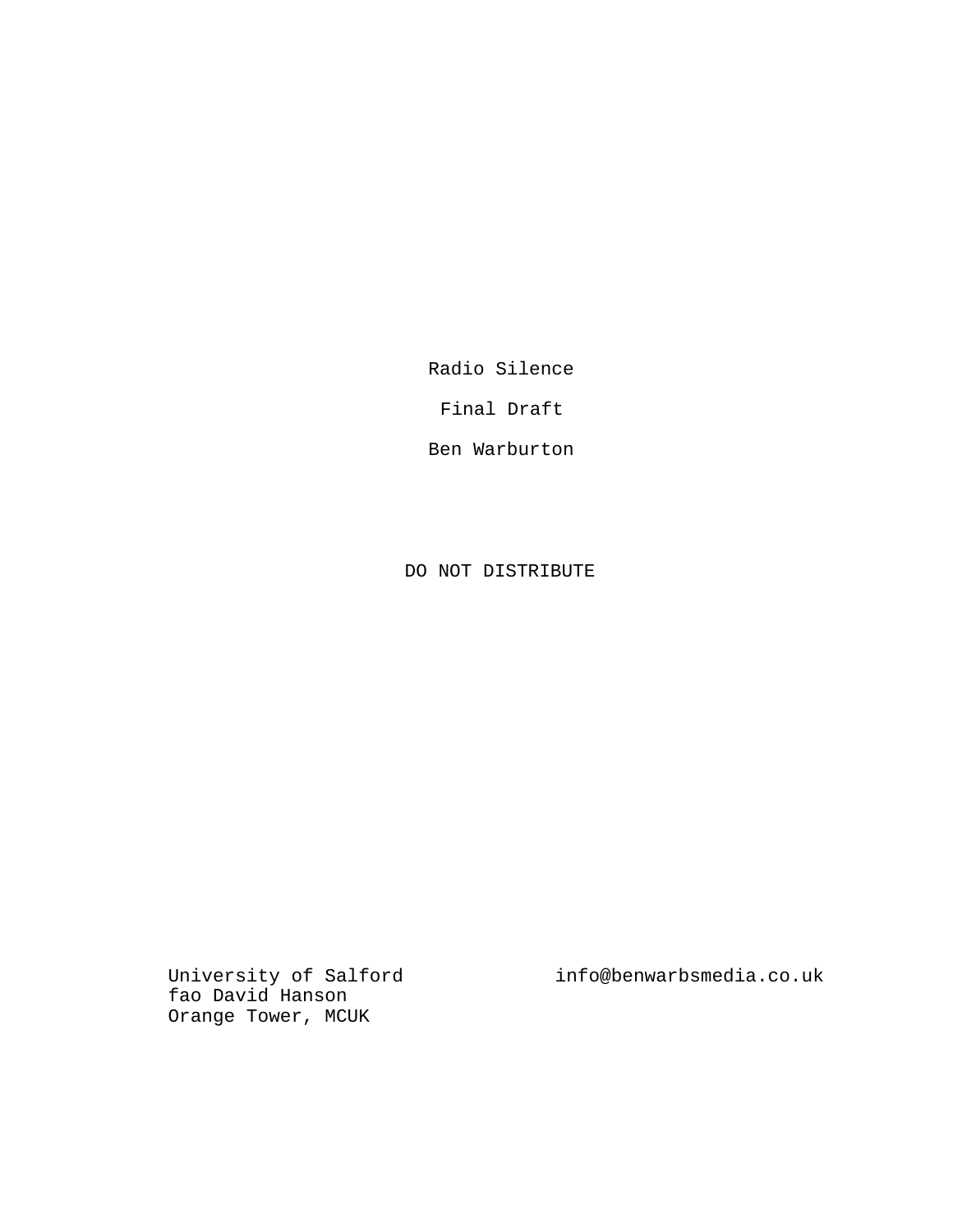## 1 INT DEPARTMENT FOR SOCIAL SERVICES, PYRMONT, SYDNEY 1013 1

Sydney. August 6th 1945. Office chatter. Telephones ringing.

A Social Worker is fiddling with the radio dials. Excerpts from different broadcasts:

1 - (Reporter): "Further bombings in the Northern Territories. Prime Minister Ben Chifley--"

2 - (Harold Truman): "a rain of ruin from the ai--"

3 - (Music): Ozzie Nelson: Dream a Little Dream of Me

4 - (Reporter 2): "Admiral Robertson has passed away in his Sydney home to--"

5 - (Music): Ella Fitzgerald: The Starlit Hour

Cut to Charita Gupta, at her desk. A mother (Ms Wilson, late 20's, but haggard from the war) and son (infant, starving) sit opposite her.

#### CHARITA

I'm afraid there's nothing I can do Miss Wilson. I understand your situation, but the regulation is half a pound of butter every fortnight per adult.

MS WILSON But there must be something you can do!

CHARITA I'm sorry. As I said, I understand but the rules are the rules.

The mother's face sours, she picks her son up and stands.

#### MS WILSON

Fucking darkie, you're all the same you lot. I hope Stanley's Lads come for you.

Charita opens her desk drawer, and casually slides an extra few coupons to the mother.

> CHARITA (winking) Miss Wilson, please, there's no need for that.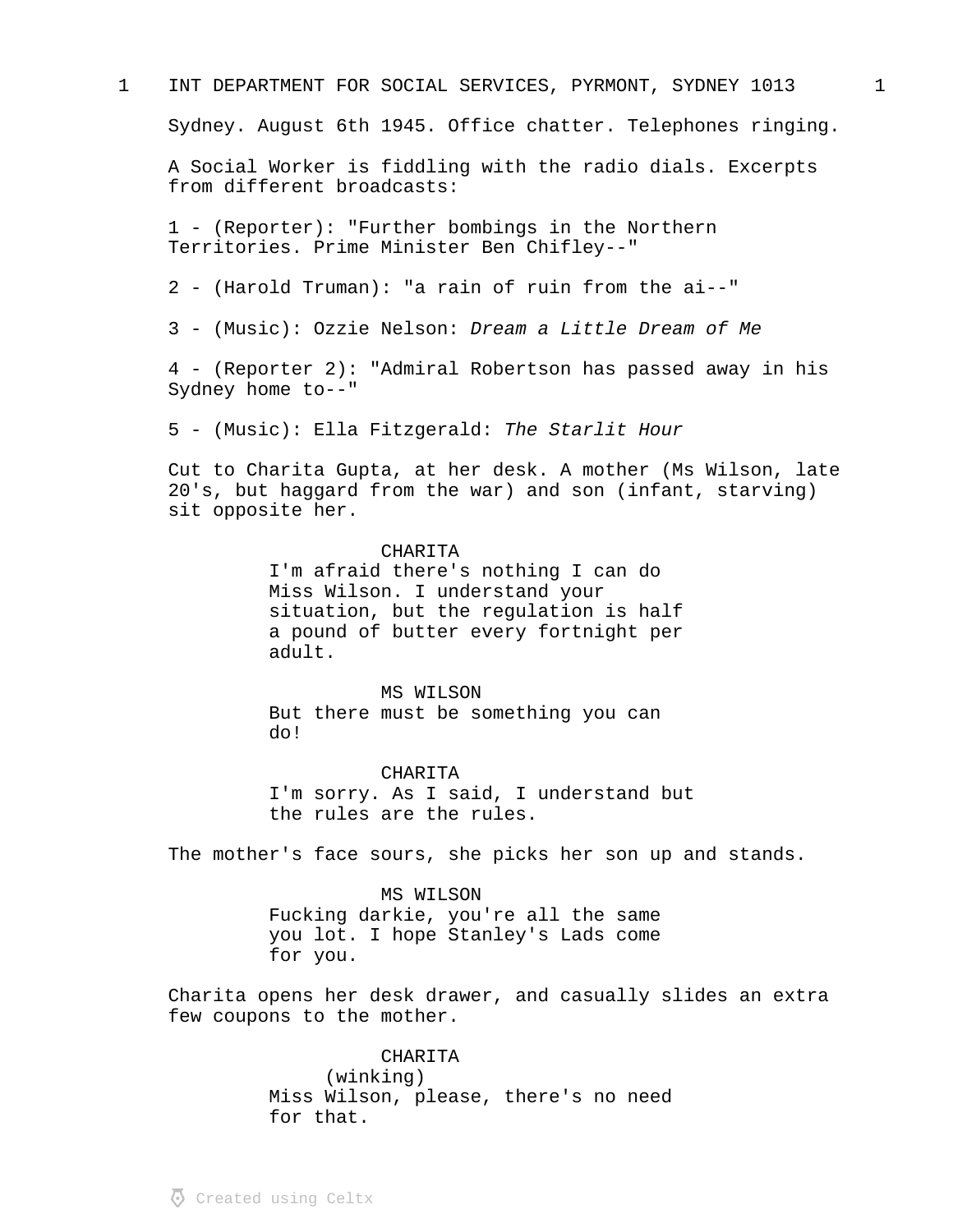Ms Wilson staggers, snatches the coupons, and storms out

## SOCIAL WORKER Oh my God!

The Social Worker turns the radio up:

## RADIO

It has been announced that the United States have bombed the city of Hiroshima at 10:15am today. Specifics are still unknown, but the blast is thought to have had drastic consequences...

The office comes to a standstill, people begin gathering around the radio.

The radio crackles, and Charita feels a sensation in her forehead. She's rubs the area absent-mindedly. As she turns to listen, her telephone rings. She picks up the receiver.

> CHARITA Department for Social Services, how can I help?

Silence, crackling.

nonetheless.

## CHARITA

Hello?

2 INT VAN DE RUUD RESIDENCE, KITCHEN, 1014 2

Stefan van de Ruud (30's, ex-P.O.W., stoic) is on the other line. His face is cut off by the camera.

> VAN DE RUUD Hello. I need assistance.

CHARITA (over the phone) Ok, can I get your name and situation?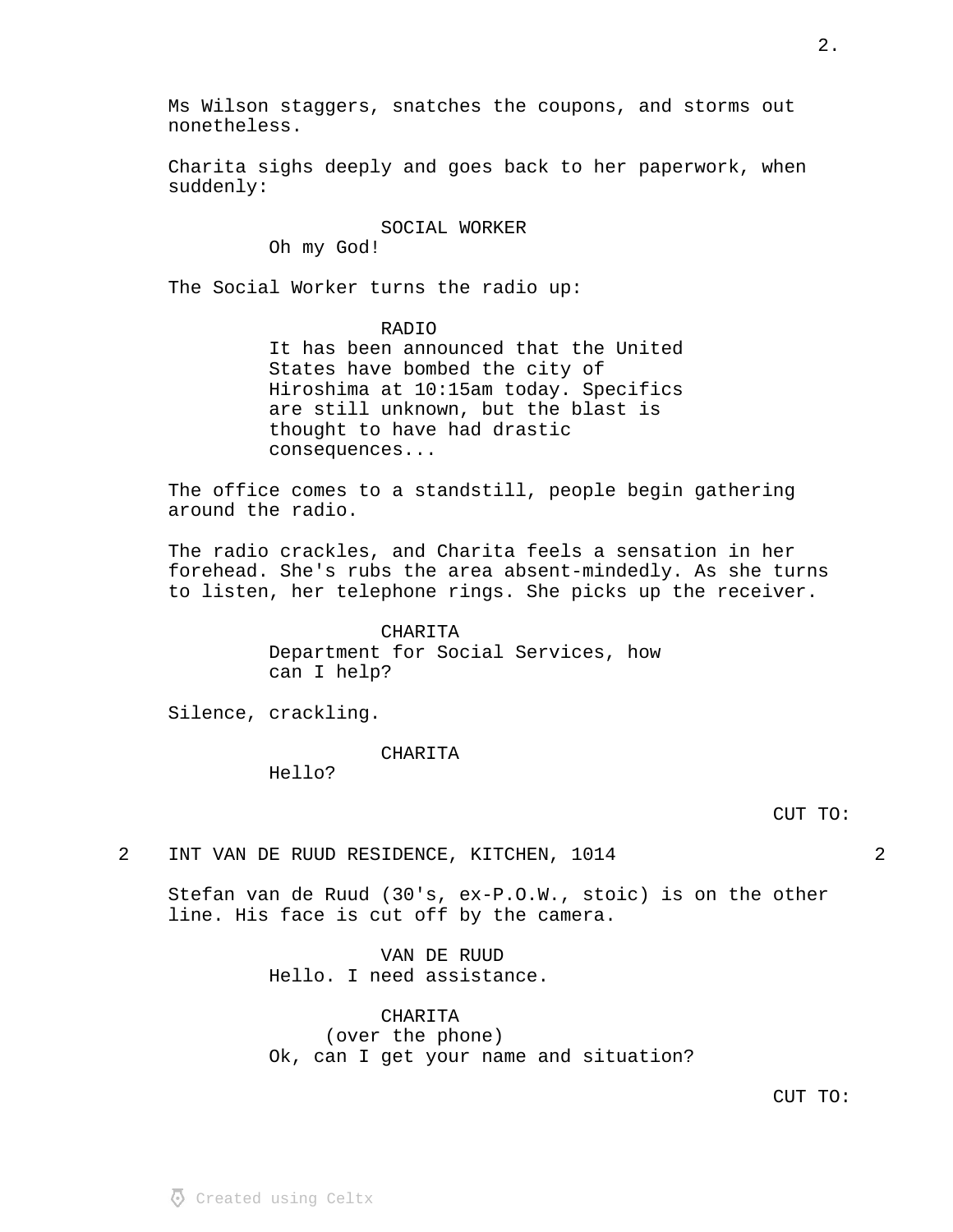# 3 INT DEPARTMENT FOR SOCIAL SERVICES, PYRMONT, SYDNEY 1014 3

VAN DE RUUD (over the phone) Stefan van de Ruud, my leg is infected.

CHARITA You should go to Hospital for that, Mr. van de Ruud.

As she speaks, she scrawls the information down.

VAN DE RUUD (over the phone) I can't.

#### CHARITA

Why not?

4 INT VAN DE RUUD RESIDENCE, KITCHEN, 1014 4

Pan down to van de Ruud's leg. Amputated.

VAN DE RUUD 86 Saint Alban's Street. Come as soon as you can. I'll be waiting.

CUT TO:

5 INT DEPARTMENT FOR SOCIAL SERVICES, PYRMONT, SYDNEY 1014 5

The line distorts, and then goes dead. Dial tone. Charita returns the receiver. The radio crackles aside as the chatter of the office returns. Charita rubs her aching head, and turns to the crowd.

> CHARITA There's a queue forming, you know(!)

SOCIAL WORKER Shut up, curry muncher. You deal with them!

Charita stands up, in both the senses.

CHARITA I can't. I'm on a home call.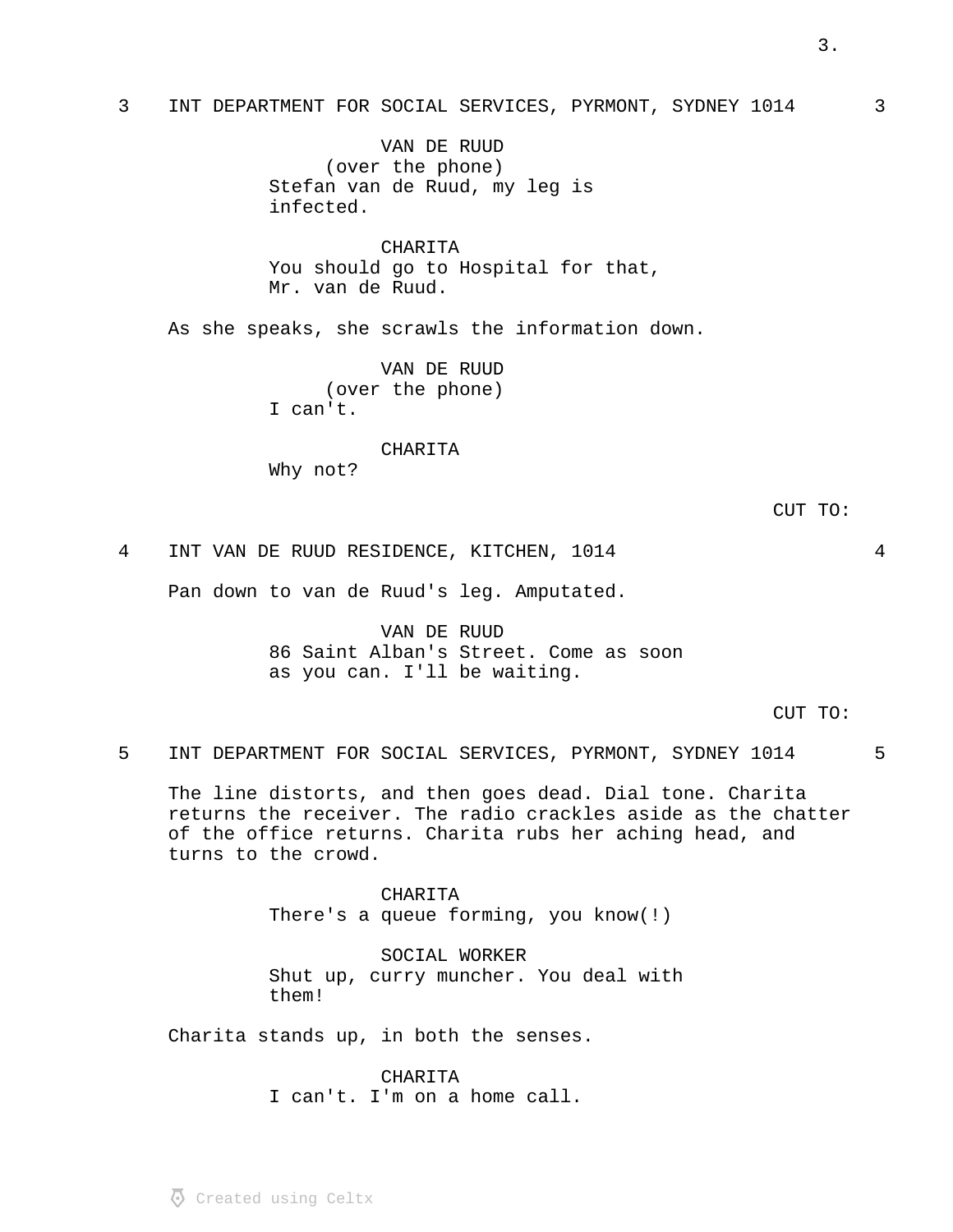And with that, she grabs her summer coat and pushes past the queue of starving mothers, aching elders, and wailing babies.

SMASH CUT TO:

## 6 EXT PYRMONT, SYDNEY, 1025 6

Charita walks through working-class Pyrmont, the suburb (and city) is at a complete standstill, Wentworth Park now more deserted than ever. A mother is clutching one of her two daughters to her, the other playing in the street.

> MOTHER #1 If the Japs come for us, I'll kill my girls myself before I let them get their dirty hands on them. I tell you...

DAUGHTER #1 Mum! Mum! Are you watching?

Mum, lighting a cigarette and paying no mind to her daughter, replies:

> MOTHER #1 Yes sweetheart, you look great(!)

DAUGHTER #1 Look what I can do!

The daughter tried to do a handstand, and gloriously fails. She lands on her knees, grazing them. She begins to well up.

Charita runs over to the daughter.

CHARITA Hey! It's ok, don't cry. You did amazing.

DAUGHTER #1 You think so?

CHARITA I know so. You could be an acrobat one day.

DAUGHTER #1 I want to work with daddy.

CHARITA What does he do?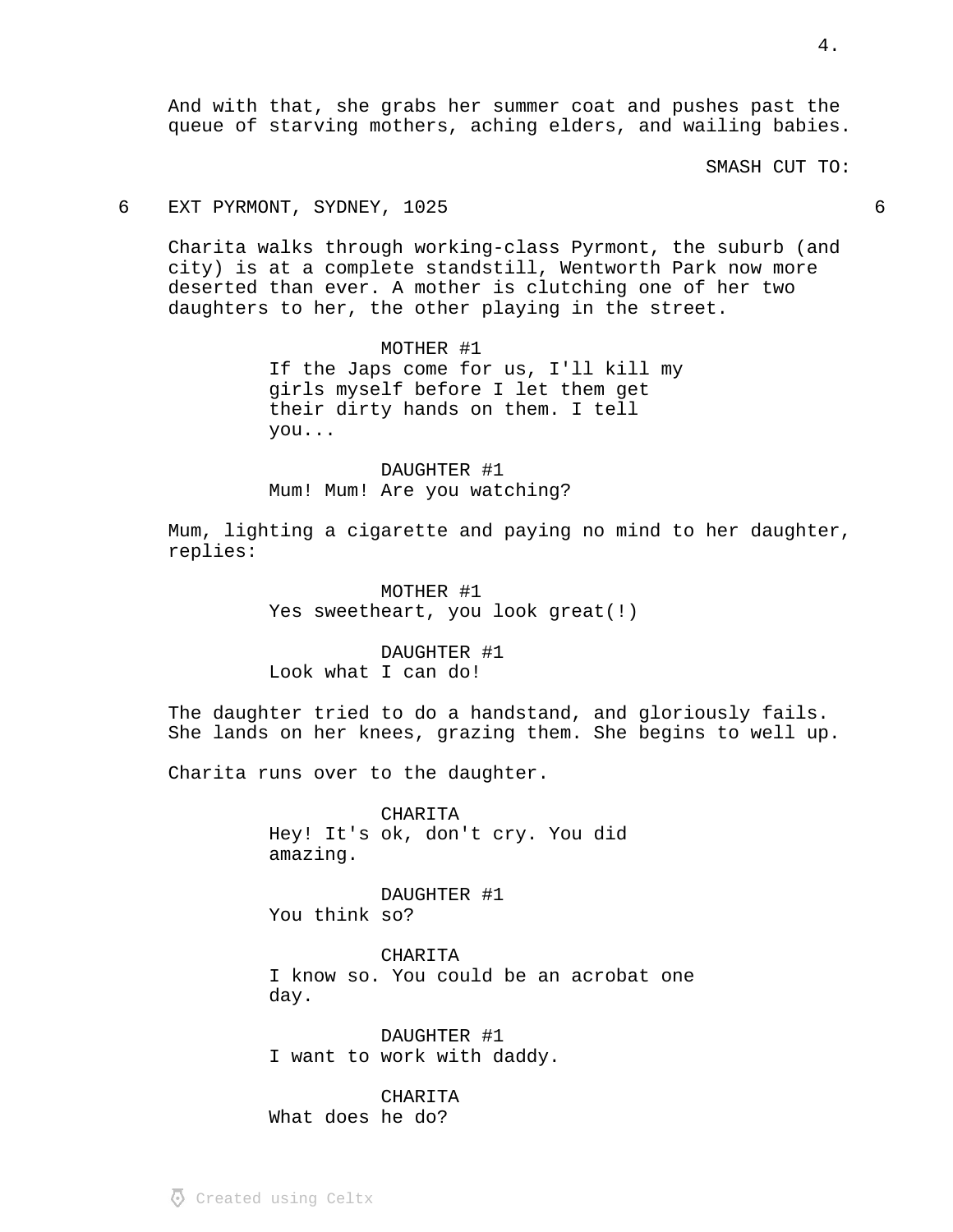DAUGHTER #1 He fights the Japs.

Charita, taken aback by the ingrained racial slur, lets out a soft sigh. She then rummages through her bag.

> CHARITA Do you want a mint? Here. They're good.

DAUGHTER #1 Thank you, miss.

The mother notices what's going on, passes her other daughter to the other mother, and storms over.

> MOTHER #1 Hey. HEY. What do you think you're doing darkie?

CHARITA Wha-? Oh, she fell. I was just trying  $t_0$ --

MOTHER #1 I know what you were trying to do you, rock spider. Get away from her before I call the police!

DAUGHTER #1 Mom, it's ok.

CHARITA I- I'm sorry miss.

MOTHER #2 (shouting over) Fucking nonce!

Charita hurries away, shaken by the prejudice. She pauses, and looks at the daughters being rushed in to the home by the mother. She readjusts herself, and carries on her journey.

CUT TO:

7 EXT VAN DE RUUD RESIDENCE, 1040 7

Charita walks up to the van de Ruud residence, a derelict end-terrace at the nicer end of Pyrmont, ostentatiously out of place compared to its surroundings.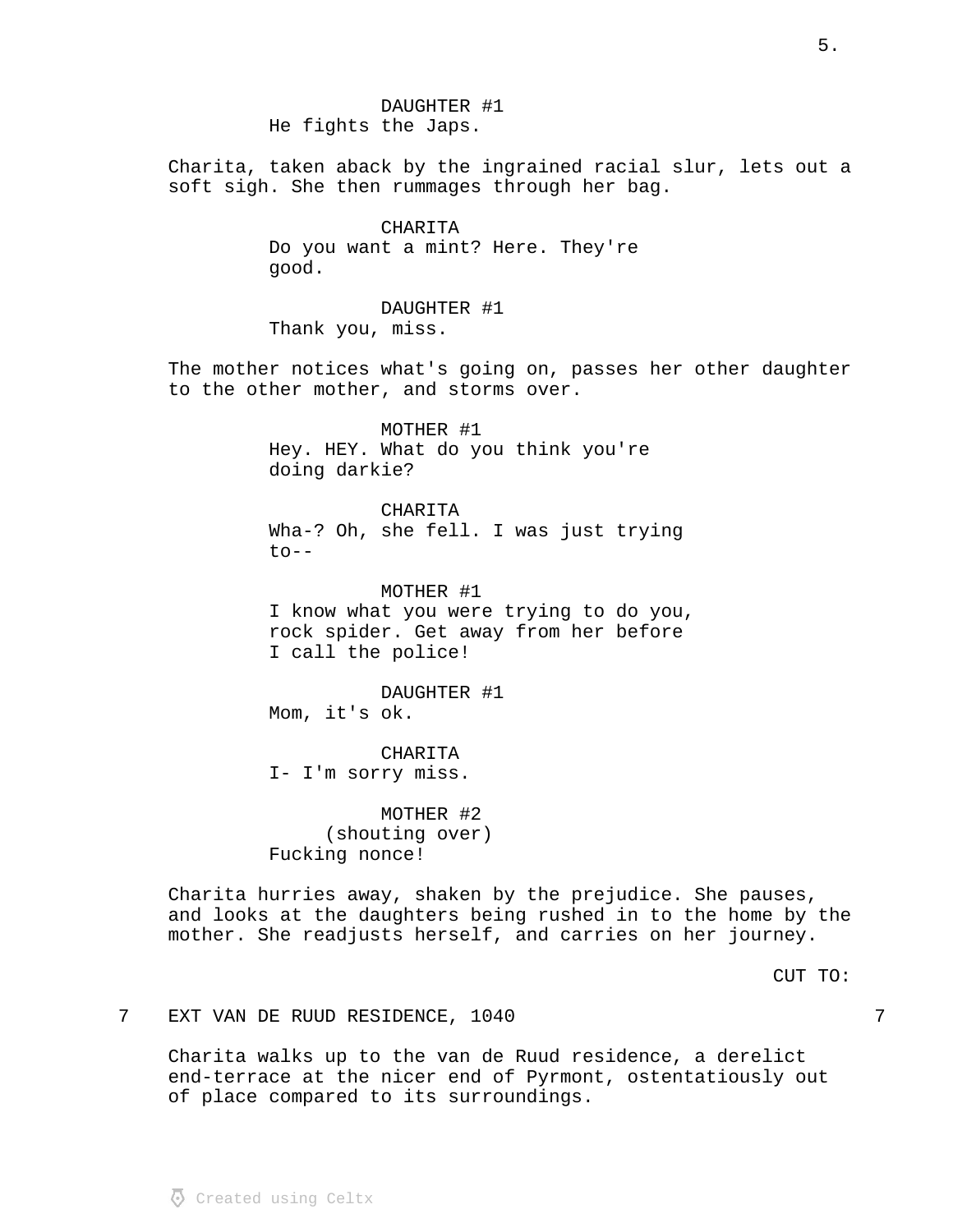Charita knocks, no answer. Again. Nothing.

CHARITA Mr van de Ruud? Are you there? I'm from social services - you called about your leg? I'm here to help could you let me in please?

 $\overline{6}$ .

Charita knocks again, this time more loudly.

CHARITA Mr van de Ruud? Mr van de Ruud. Can you hear me?

Nothing. She decides to give the rotten door a push. It moves.

> CHARITA Mr van de Ruud, I'm getting concerned. I'm coming in now, alright?

CUT TO:

8 INT VAN DE RUUD RESIDENCE, HALLWAY, 1041 8

Charita enters. The radio is blaring: Glenn Miller's That Old Black Magic. Charita's forehead stings. She winces and rubs the area again. Stacks of yellowing newspapers, letters, and postcards of American landmarks blockade the door. She manages to push through, squashing a few in the process.

CHARITA

Mr van de Ruud? It's Miss Gupta, you rang for assistance?

Something flies past Charita's head, making her shriek and cower against the wall. A newspaper. We see through the door the paperboy cycling away. Charita gathers herself and looks at the new paper. A postcard of the Statue of Liberty sits next to it and takes her eye. She picks it up, and flips it over. She reads the signature partially covered by her thumb: Oppe. Stefan van de Ruud squeaks into the room. She drops the postcard.

> CHARITA Mr van de Ruud! Miss Gupta. You rang us?

No reply. No acknowledgement.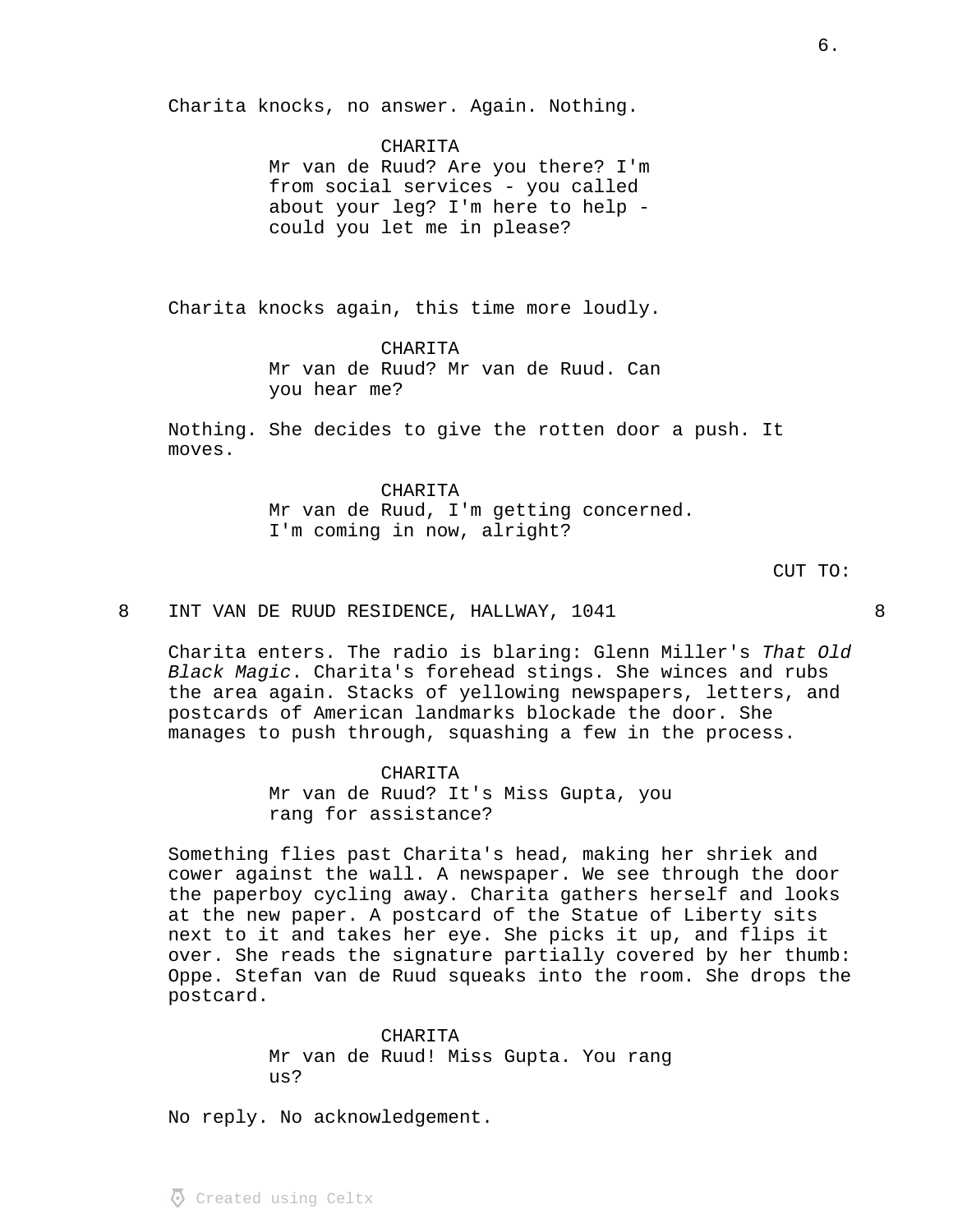CHARITA Mr van de Ruud?

No reply.

CHARITA Begrijp je me, Stefan?

No reply. van de Ruud just stares at Charita blankly.

#### CHARITA

Ok, Stefan, ¿puedes entenderme ahora? No? Et maintenant?

No reply. Charita fumbles with her hands to create some crude sign language. To this, Stefan opens his mouth widely to reveal he has no tongue. Charita grimaces, not only because of the image, but the pain in her forehead is returning.

> CHARITA What? But we spoke over th-- (loudly) Can you understand me? Blink twice for yes.

Two blinks.

### CHARITA

Great. I'm just going to take a look at your leg. Is that okay?

Stefan takes the break off his wheelchair, awkwardly gestures with his head to follow, and enters the kitchen. The radio switches: Mills Brothers, Paper Doll. Charita's forehead burns. She gasps and is now aware of the pain.

CUT TO:

## 9 INT VAN DE RUUD RESIDENCE, KITCHEN, 1044

Enter the horrendous kitchen. Mould, maggots, decay. Stefan is seated in his wheelchair and looks pointedly at his leg. Charita reaches into her pocket and takes out a pair of gloves. She takes his leg in her gloved hands, it is covered in pus. Shes tries not to baulk at the smell, and swallows obviously, blinking hard.

## CHARITA I'm just going to clean it now, is that ok Mr van de Ruud?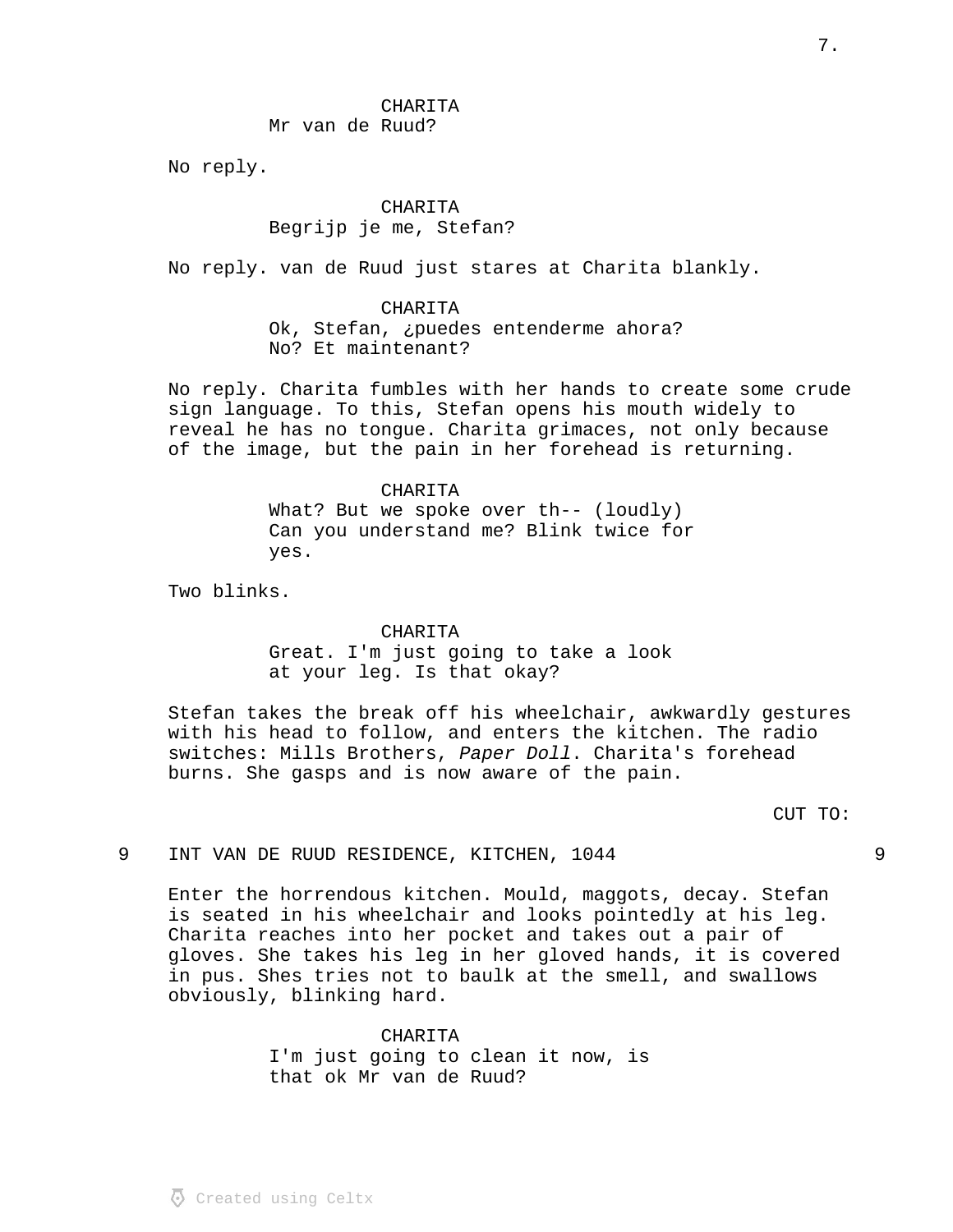Stefan blinks twice. She begins to clean, Stefan flinches. The radio distorts. Charita's forehead stabs. She gasps and presses the outside of her gloved wrist to her forehead. She gives herself a little shake and continues.

#### CHARITA

I know, it hurts. Try to take your mind off it Mr van de Ruud.

The radio crackles on to an open line. A garbled voice starts to become audible. As this happens, Charita gasps as her vision whites out, and she tumbles back onto her behind as the pain in her head overwhelms her.

# RADIO Please, call me Stefan.

Charita looks in confusion and shock to the radio, and then back to Stefan. She is still clutching her forehead as it pulses with blistering pain. It forces her backwards, clutching her skull, mouth wide in pain, mirroring van de Ruud's tongueless mouth.

### RADIO

I know, it hurts. Try to take your mind off it, Ms Gupta.

Charita is writhing in pain, lying on her side on the floor in a foetal position.

#### RADIO

I'm sorry to have to do this to you Ms Gupta, but I needed someone to test this on. It isn't personal, and I certainly didn't expect them to send me a woman.

Tell me though, have you heard of a man called Oppenheimer?

Jump cut back to the postcard, Charita's thumb moves: Oppenheimer.

Charita's eyes widen at the mention of the name.

## RADIO

Yes, I saw you with the postcard, and I see you know who I mean. He's a sick man, Ms Gupta, but he's a brilliant man. One of the best times of my life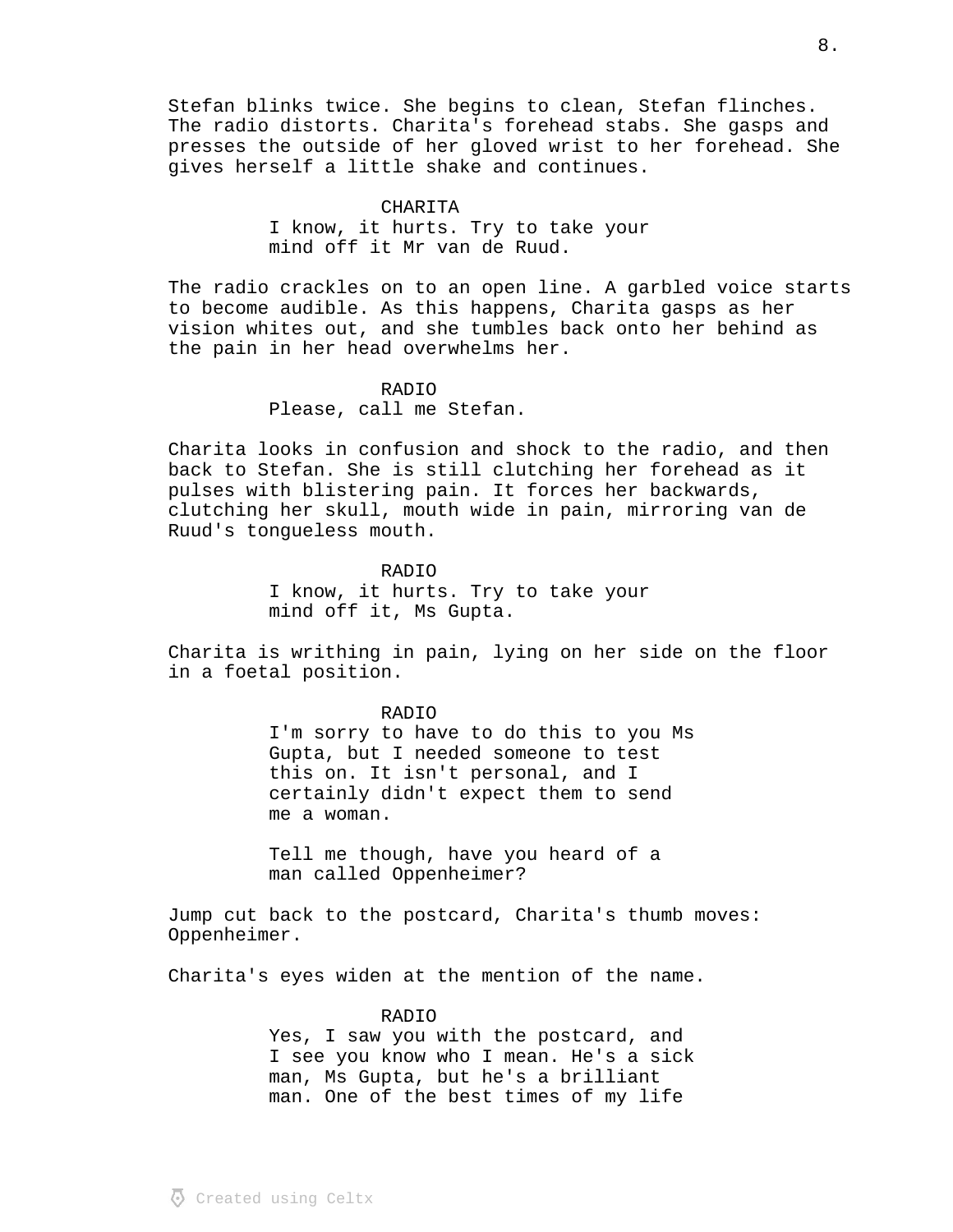was working alongside him at Los Alamos. We were working on wave functions you see, as well as other... technologies. But, I began to have some concerns you see...

Charita lets out a frail gasp, staring into the eyes of Stefan, she whispers

#### CHARITA

No...

### RADIO

He's a genius Ms Gupta, and one who likes to keep tabs on his... experiments shall we say? Just to make sure that they aren't misbehaving.

CHARITA

They...he...tortured you?

# RADIO

Oh yes. One shouldn't question such a mind as his. he cut out my tongue for good measure too... he wouldn't want anyone to 'misunderstand' my perspectives on things. But, genius as he is, he did make one mistake.

Charita looks at him, unable to take her eyes off his immobile face. She crawls slowly towards him.

#### RADIO

He let me go. You see, it's the REAL winners that create history. People like Oppenheimer think they are the winners, but they forget about their mistakes. They think they can take all the glory. Well, it's time for compensation, don't you think Ms Gupta?

Charita has frozen. She is on her knees, clutching van de Ruud's whole leg, eyes wide, mouth gaping.

> CHARITA It...it was YOU?